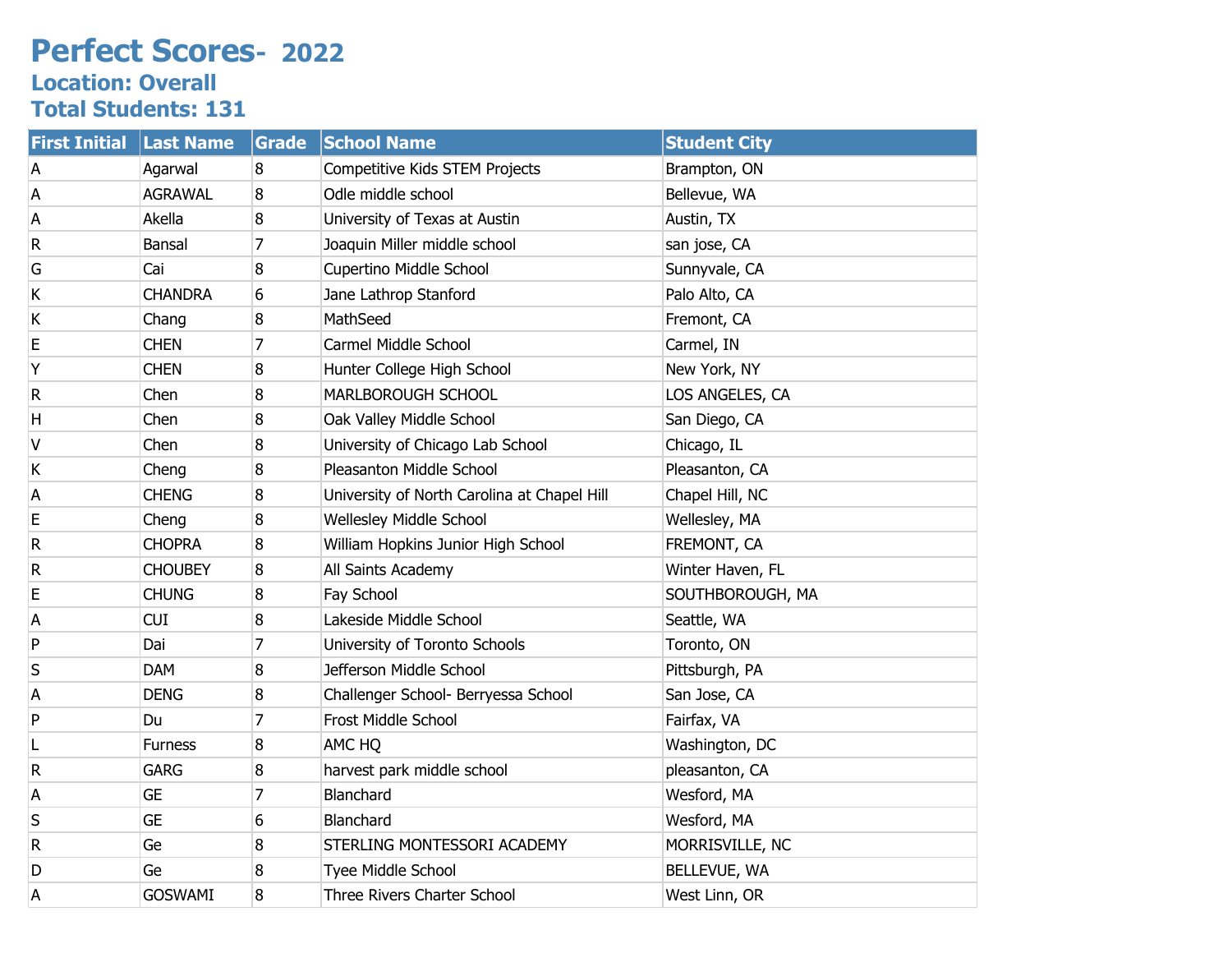| <b>First Initial Last Name</b> |                | Grade | <b>School Name</b>                  | <b>Student City</b> |
|--------------------------------|----------------|-------|-------------------------------------|---------------------|
| Ε                              | Guo            | 7     | Head-Royce School                   | OAKLAND, CA         |
| J                              | HE             | 8     | Daniel Wright Junior High           | Lincolnshire, IL    |
| А                              | Ho             | 8     | Oakton Community College            | Des Plaines, IL     |
| W                              | <b>HUA</b>     | 8     | Jonas Clark Middle School           | Lexington, MA       |
| N                              | <b>HUANG</b>   | 7     | Metrolina Regional Scholars Academy | Charlotte, NC       |
| м                              | Huang          | 8     | Orange County Math Circle           | Santa Ana, CA       |
| M                              | Iofin          | 8     | <b>Trinity School</b>               | New York, NY        |
| D                              | Ji             | 7     | Random Math Inc.                    | Cupertino, CA       |
| S                              | Jia            | 5     | <b>IDEA MATH</b>                    | Exeter, NH          |
| S                              | Jin            | 8     | <b>Rutgers University</b>           | Piscataway, NJ      |
| J                              | JIN            | 8     | THE BISHOP'S SCHOOL                 | LA JOLLA, CA        |
| Α                              | Johnson        | 6     | <b>Asheville Math</b>               | Asheville, NC       |
| O                              | Johnson        | 8     | MathSeed                            | Fremont, CA         |
| S                              | <b>KANUNGO</b> | 8     | <b>Helios School</b>                | Sunnyvale, CA       |
| S                              | <b>KANUNGO</b> | 8     | <b>Helios School</b>                | Sunnyvale, CA       |
| Α                              | Kira           | 8     | AlphaStar Academy                   | Santa Clara, CA     |
| V                              | LAI            | 7     | <b>SCOTT MIDDLE SCHOOL</b>          | LINCOLN, NE         |
| D                              | LAI            | 7     | Whitney M Young Magnet High School  | Chicago, IL         |
| А                              | Le             | 8     | Mount Nittany Middle School         | State College, PA   |
| С                              | LEI            | 8     | <b>SCARSDALE MIDDLE SCHOOL</b>      | SCARSDALE, NY       |
| A                              | LI             | 8     | Horace Mann School                  | Bronx, NY           |
| J                              | Li             | 8     | William Hopkins Junior High School  | FREMONT, CA         |
| H                              | <b>LIANG</b>   | 7     | Harker School-Middle School Campus  | San Jose, CA        |
| J                              | Liu            | 8     | Beachwood Middle School             | Beachwood, OH       |
| Κ                              | Liu            | 8     | Mount Nittany Middle School         | State College, PA   |
| Α                              | Liu            | 8     | Noble and Greenough School          | Dedham, MA          |
| Κ                              | LIU            | 8     | Westglades Middle School            | Parkland, FL        |
| M                              | Liu            | 8     | William Hopkins Junior High School  | FREMONT, CA         |
| Н                              | Loghashankar   | 7     | Lawson middle school                | cupertino, CA       |
| S                              | Lu             | 8     | AoPS Academy - Bellevue             | Bellevue, WA        |
| A                              | LU             | 7     | Redwood Middle School               | Saratoga, CA        |
| Α                              | Lu             | 8     | Takoma Park Middle School           | Silver Spring, MD   |
| Τ                              | Madhavarapu    | 6     | AlphaStar Academy                   | Santa Clara, CA     |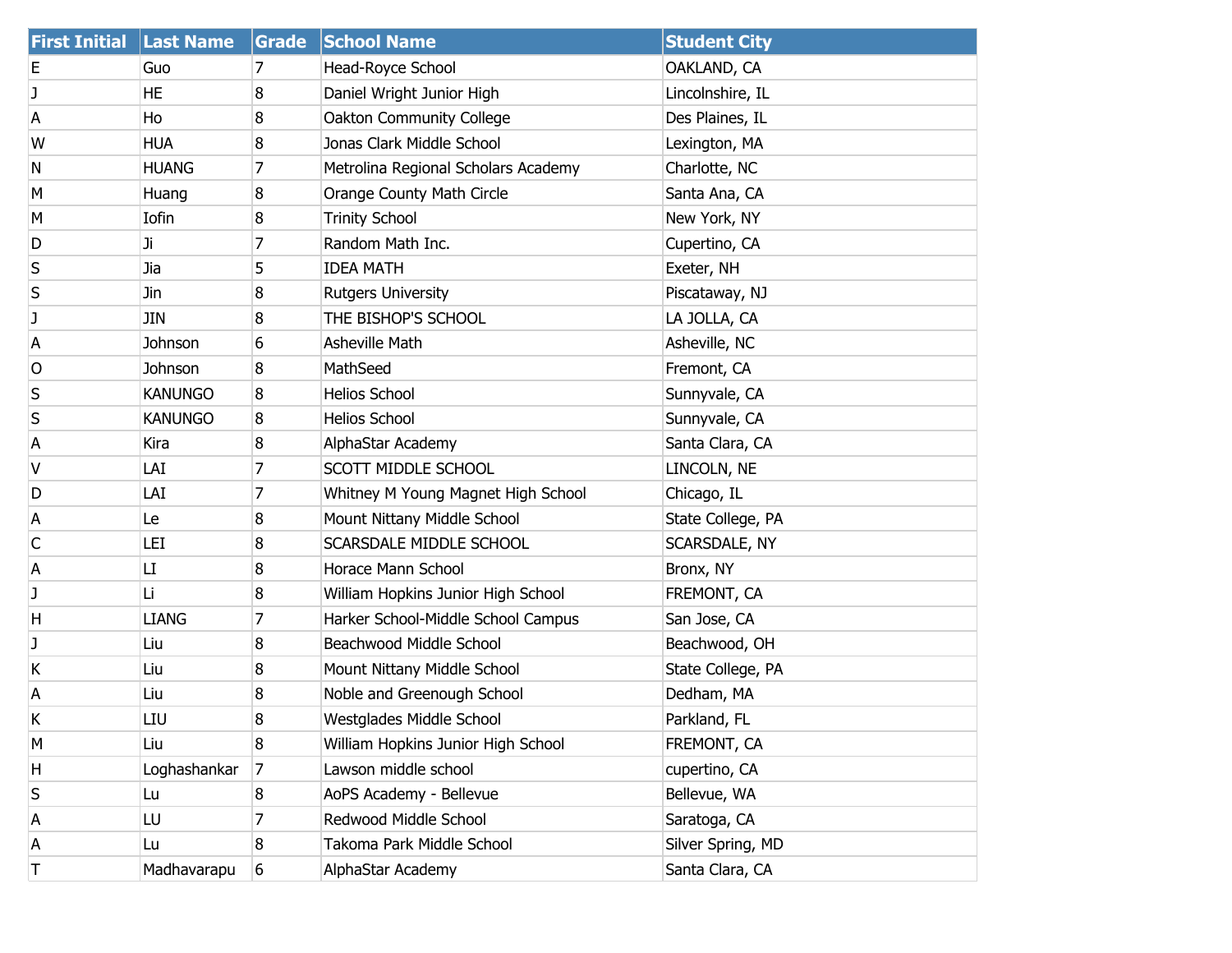| <b>First Initial Last Name</b> |                  | Grade | <b>School Name</b>                       | <b>Student City</b> |
|--------------------------------|------------------|-------|------------------------------------------|---------------------|
| v                              | <b>MANGIPUDI</b> | 8     | Odle middle school                       | Bellevue, WA        |
| А                              | Mopuri           | 8     | Stanford Online High School              | Redwood City, CA    |
| Н                              | Nukala           | 8     | Windemere Ranch Middle School            | San Ramon, CA       |
| S                              | <b>PAHK</b>      | 8     | West Somerville Neighborhood School      | Somerville, MA      |
| Е                              | Poon             | 8     | <b>IDEA MATH</b>                         | Exeter, NH          |
| А                              | Praveen          | 7     | Aptakisic Junior High School             | Buffalo Grove, IL   |
| R                              | Prentice         | 7     | <b>Wellesley Middle School</b>           | Wellesley, MA       |
| J                              | <b>PUNO</b>      | 8     | Sycamore School                          | Indianapolis, IN    |
| J                              | Quade            | 8     | North Buncombe Middle School             | Weaverville, NC     |
| А                              | <b>RAJ</b>       | 8     | RSM - Reston                             | Reston, VA          |
| M                              | Raspopov         | 5     | Competitive Kids STEM Projects           | Brampton, ON        |
| ۷                              | Rastogi          | 8     | University of New Hampshire              | Durham, NH          |
| S                              | Rathi            | 8     | Joaquin Miller middle school             | san jose, CA        |
| N                              | <b>RAVIKUMAR</b> | 8     | Russian School of Mathematics Naperville | naperville, IL      |
| L                              | Reddy            | 7     | <b>Waterford School</b>                  | Sandy, UT           |
| M                              | Retakh           | 8     | Paul J. Gelinas Junior High School       | Setauket, NY        |
| C                              | <b>RUAN</b>      | 8     | Harker School-Middle School Campus       | San Jose, CA        |
| I                              | <b>RUI</b>       | 7     | Odle middle school                       | Bellevue, WA        |
| Α                              | Samanta          | 8     | AlphaStar Academy                        | Santa Clara, CA     |
| S                              | Samanta          | 5     | AlphaStar Academy                        | Santa Clara, CA     |
| Α                              | Sheffield        | 8     | <b>Village Community School</b>          | New York, NY        |
| А                              | <b>SHEN</b>      | 8     | Creekside Middle School                  | CARMEL, IN          |
| S                              | Suresh           | 8     | Fulton Science Academy Private School    | Alpharetta, GA      |
| Α                              | Vaishya          | 8     | <b>Williams Middle School</b>            | Tampa, FL           |
| R                              | Vir              | 8     | Random Math Inc.                         | Cupertino, CA       |
| A                              | Wang             | 7     | Alpha STEM                               | Oakton, VA          |
| R                              | <b>WANG</b>      | 8     | George Dawson Middle School              | Southlake, TX       |
| Κ                              | <b>WANG</b>      | 8     | Harker School-Middle School Campus       | San Jose, CA        |
| А                              | Wang             | 8     | Millburn Middle School                   | Millburn, NJ        |
| L                              | <b>WANG</b>      | 8     | Redwood Middle School                    | Saratoga, CA        |
| Υ                              | <b>WANG</b>      | 8     | SCARSDALE MIDDLE SCHOOL                  | SCARSDALE, NY       |
| Е                              | Wang             | 8     | TT Math School                           | Markham, ON         |
| В                              | Wang             | 8     | University of Chicago Lab School         | Chicago, IL         |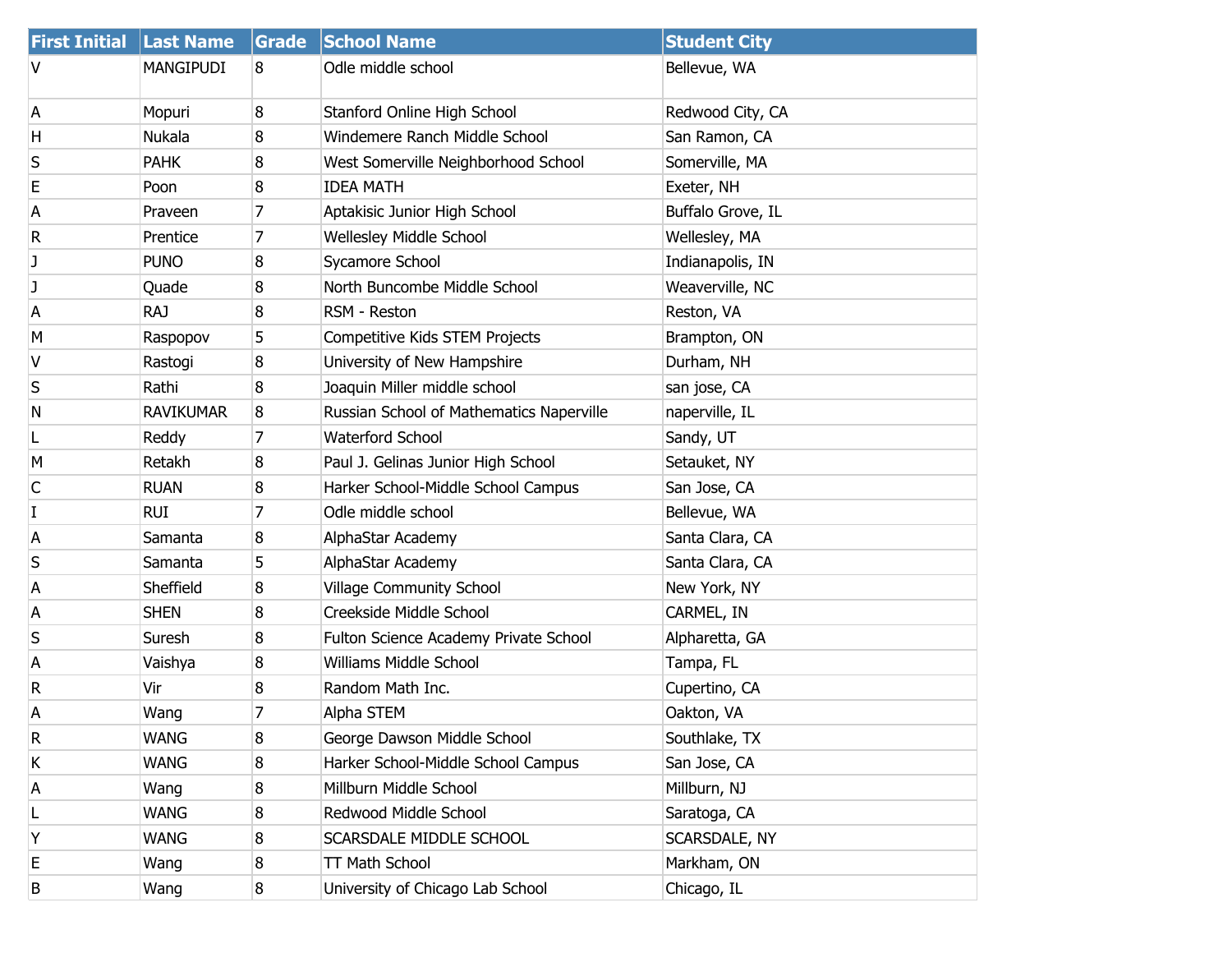| <b>First Initial</b> | <b>Last Name</b> | Grade | <b>School Name</b>                    | <b>Student City</b> |
|----------------------|------------------|-------|---------------------------------------|---------------------|
| B                    | <b>WANG</b>      | 8     | Valley Christian Junior High          | San Jose, CA        |
| А                    | Wen              | 8     | University of Texas at Austin         | Austin, TX          |
| I                    | <b>WHANG</b>     | 8     | Lakeside Middle School                | Seattle, WA         |
| P                    | Wong             | 8     | MathSeed                              | Fremont, CA         |
| A                    | WU               | 8     | Frank S. Greene Middle School         | Palo Alto, CA       |
| A                    | WU               | 8     | Lincoln Middle School                 | Pullman, WA         |
| J                    | Xiang            | 8     | Diablo Vista Middle School            | Danville, CA        |
| Е                    | Xiong            | 8     | RSM - Newton                          | Newton, MA          |
| J                    | XU               | 8     | <b>IDEA MATH</b>                      | Exeter, NH          |
| S                    | Yan              | 6     | Oakton Community College              | Des Plaines, IL     |
| J                    | Yang             | 7     | <b>Burleigh Manor</b>                 | Ellicott City, MD   |
| С                    | Yang             | 6     | FORT SETTLEMENT MS                    | SUGAR LAND, TX      |
| м                    | Yang             | 8     | Tyee Middle School                    | BELLEVUE, WA        |
| Τ                    | Yang             | 8     | William Hopkins Junior High School    | FREMONT, CA         |
| R                    | Yao              | 8     | University of Arizona                 | Tucson, AZ          |
| F                    | Yevtushenko      | 8     | University of California, Irvine      | Irvine, CA          |
| J                    | Yu               | 8     | Canyon Vista Middle School            | austin, TX          |
| M                    | Yu               | 8     | <b>Great Neck South Middle School</b> | Great Neck, NY      |
| L                    | Zeng             | 7     | Think Academy                         | San Jose, CA        |
| Т                    | Zhang            | 8     | AlphaStar Academy                     | Santa Clara, CA     |
| Χ                    | ZHANG            | 6     | DANBURY MATH ACADEMY, WCSU            | Danbury, CT         |
| В                    | Zhang            | 8     | DAVIDSON ACADEMY OF NEVADA            | RENO, NV            |
| M                    | <b>ZHANG</b>     | 8     | Math House Academy                    | Richmond, BC        |
| S                    | <b>ZHANG</b>     | 8     | SCARSDALE MIDDLE SCHOOL               | SCARSDALE, NY       |
| В                    | Zhang            | 8     | Taylor Road Middle School             | Johns creek, GA     |
| Е                    | Zhang            | 8     | William Diamond Middle School         | Lexington, MA       |
| E                    | <b>ZHAO</b>      | 8     | Creekside Middle School               | CARMEL, IN          |
| R                    | ZHAO             | 8     | DANBURY MATH ACADEMY, WCSU            | Danbury, CT         |
| M                    | <b>ZHAO</b>      | 7     | New Trier High School                 | winnetka, IL        |
| D                    | <b>ZHAO</b>      | 8     | Oakton Community College              | Des Plaines, IL     |
| Н                    | Zhao             | 8     | Rocky Run Middle School               | Chantilly, VA       |
| J                    | Zhao             | 8     | Tyee Middle School                    | BELLEVUE, WA        |
| R                    | Zhao             | 8     | University of Texas at Austin         | Austin, TX          |
| L                    | Zhou             | 8     | Jericho High School/Jericho Middle    | Jericho, NY         |